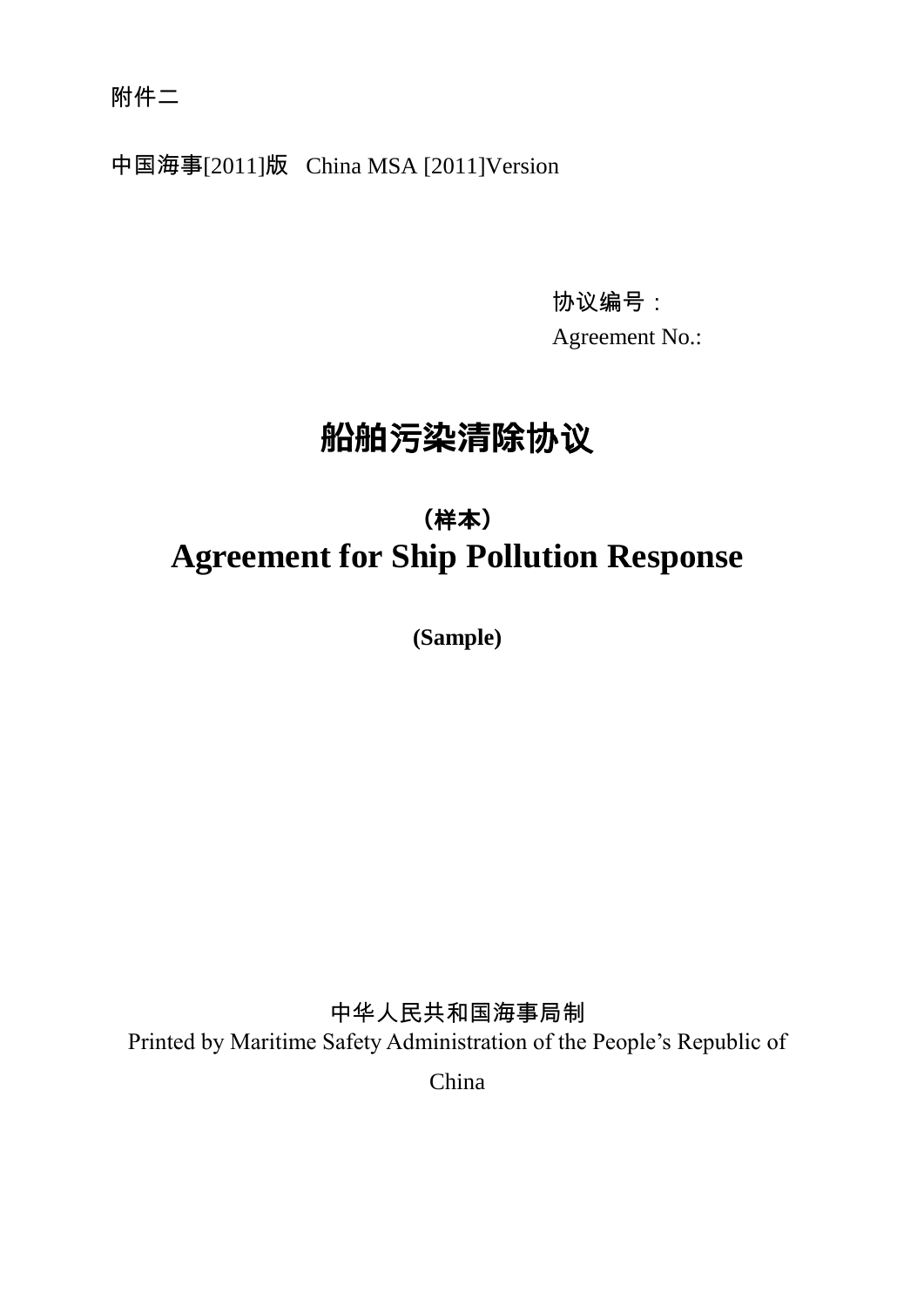#### **Introduction to the Sample Agreement**

一、为了有效实施船舶污染清除协议管理制度,根据《中华人 民共和国船舶污染海洋环境应急防备和应急处置管理规定》第二十 九条的规定,制定船舶污染清除协议样本(以下简称本协议)。

1. This Sample Agreement for Ship Pollution Response (hereinafter referred to as "This Agreement") is formulated in accordance with the provisions of Article 29 of the Regulations of the People's Republic of China on Emergency Preparedness and Response on Marine Environment Pollution from Ships for the purpose of effectively implementing the regime of agreement for ship pollution response.

二、船舶所有人、船舶管理人或者船舶的实际经营人(甲方)与 取得相应资质的船舶污染清除单位(乙方),应当根据《中华人民共 和国防治船舶污染海洋环境管理条例》第三十三条以及《中华人民 共和国船舶污染海洋环境应急防备和应急处置管理规定》、《中华人 民共和国海事局船舶污染清除协议管理制度实施细则》的有关规定, 在船舶作业前或者进出港口前签订船舶污染清除协议。

2. The owner, manager or actual operator of a ship (Party A) shall, prior to ship's operation or entering into or leaving from a port, conclude this Agreement with a qualified ship pollution response organization (Party B) in accordance with Article 33 of the Regulations of the People's Republic of China on Administration of the Prevention and Control of Marine Environment Pollution from Ships, relevant provisions of the Regulations of the People's Republic of China on Emergency Preparedness and Response on Marine Environment Pollution from Ships and relevant provisions of the Detailed Rules of Maritime Safety Administration of the People's Republic of China on the Implementation of the Administration Regime of Agreement for Ship Pollution Response.

三、本协议中的权利义务条款为强制性条款,协议双方不得更 改其内容。本协议未尽事项,协议双方可另行补充约定,但不得违 反国家有关法律、法规、规章规定以及本协议中甲乙双方的基本权 利义务的约定。本协议的签订不得影响甲乙双方根据有关法律、法 规和规章的规定所享有的包括责任限制等在内的权利以及应承担的 义务。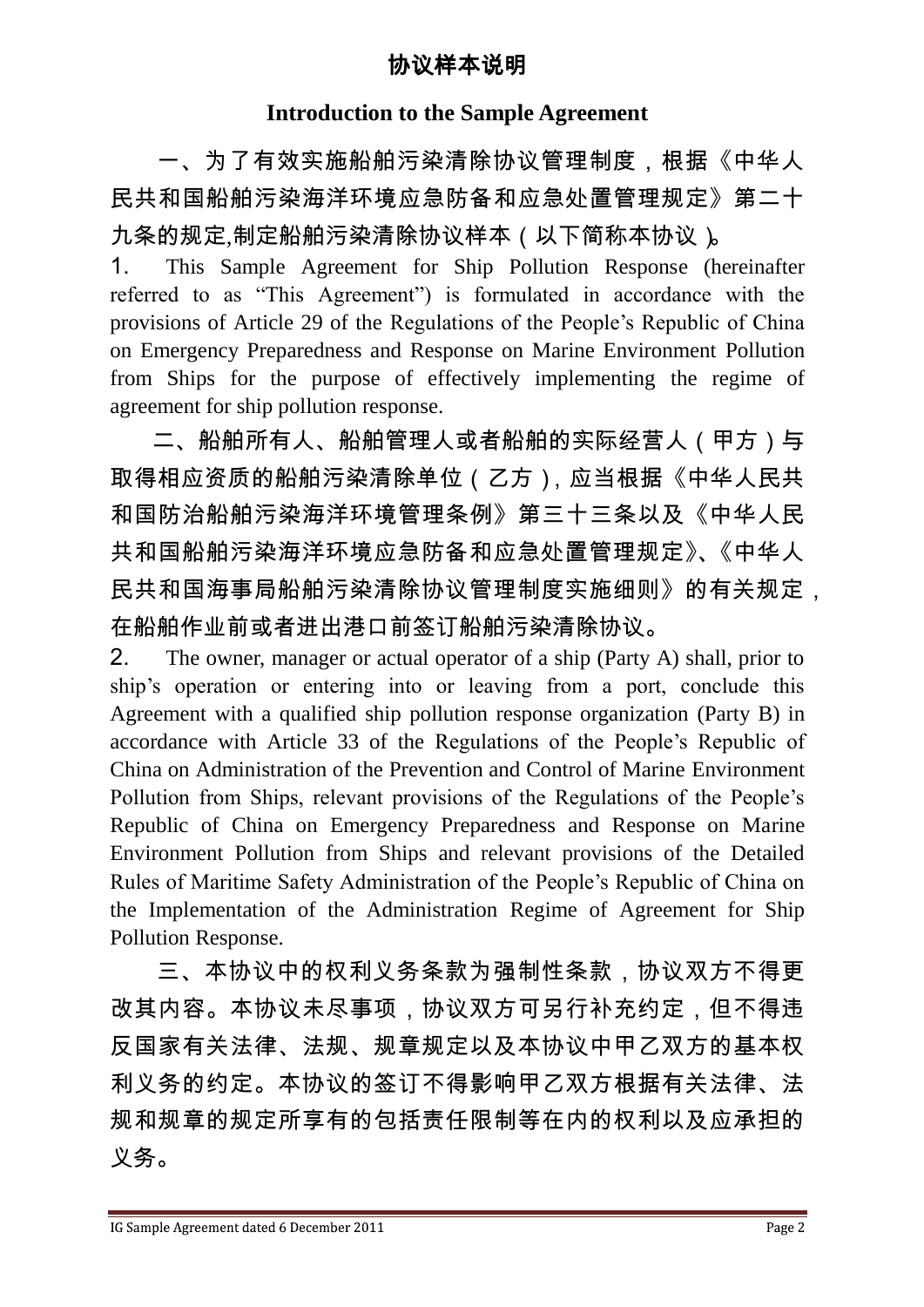3. The articles on rights and obligations of this Agreement are mandatory and both parties shall not change the contents of these articles. For matters not covered in this Agreement, the parties may reach a separate supplementary agreement. In no case should such supplementary agreement violate relevant provisions of laws, regulations and rules as well as stipulations in this Agreement concerning both parties' fundamental rights and obligations. The conclusion of this Agreement shall not prejudice the rights and obligations that shall be enjoyed or borne by both parties in accordance with relevant laws, regulations and rules, including the right of limitation of liability.

四、对协议文本中括号中需要选择的内容以及空格部位需要填 写的内容,双方应当协商确定。对于双方选择的,在中括号以划√方 式选定,或者在空格中填写;对于双方不选择的,应在中括号或空 格部位打×,以示删除。

4. Choices of options with square brackets and the contents to be filled in blank spaces shall be determined by both parties through negotiation. As for the choices, options shall be chosen by marking a " $\sqrt{$ " in the square brackets, or filling in the blank spaces. With respect to those that both parties do not apply or choose, a " $\times$ " shall be marked in the square brackets or in blank spaces, indicating deletion.

五、协议采用 14 位数字编号(如 01-1001-2011-0001),其中, 前两位表示直属海事局代码,第 3 位表示船舶污染清除单位资质等 级,分别用 1、2、3、4 对应一、二、三、四级船舶污染清除单位的 资质,第 4 至 6 位表示船舶污染清除单位代码,由各直属海事局确 定,第 7 至 10 位表示签订协议的年份,第 11 至 14 位表示协议序号, 由各船舶污染清除单位确定。

各直属海事局代码分别为:辽宁局 01,天津局 02,河北局 03, 山东局 04,江苏局 05,福建局 06,上海局 07,浙江局 08,广东局 09,深圳局 10,广西局 11,海南局 12。

5. The Agreement adopts fourteen numbers as its serial number (such as 01- 1001-2011-0001), amongst which the first two numbers represent the code of a MSA directly under the P.R China MSA; the third number represents the qualification level of the ship pollution response organization, 1, 2, 3 and 4 respectively represents level-1, level-2, level-3 and level-4; the fourth to sixth number represents the code of the ship pollution response organization and shall be determined by the MSA directly under the P.R China MSA; the seventh to tenth represents the year in which the Agreement is concluded; the eleventh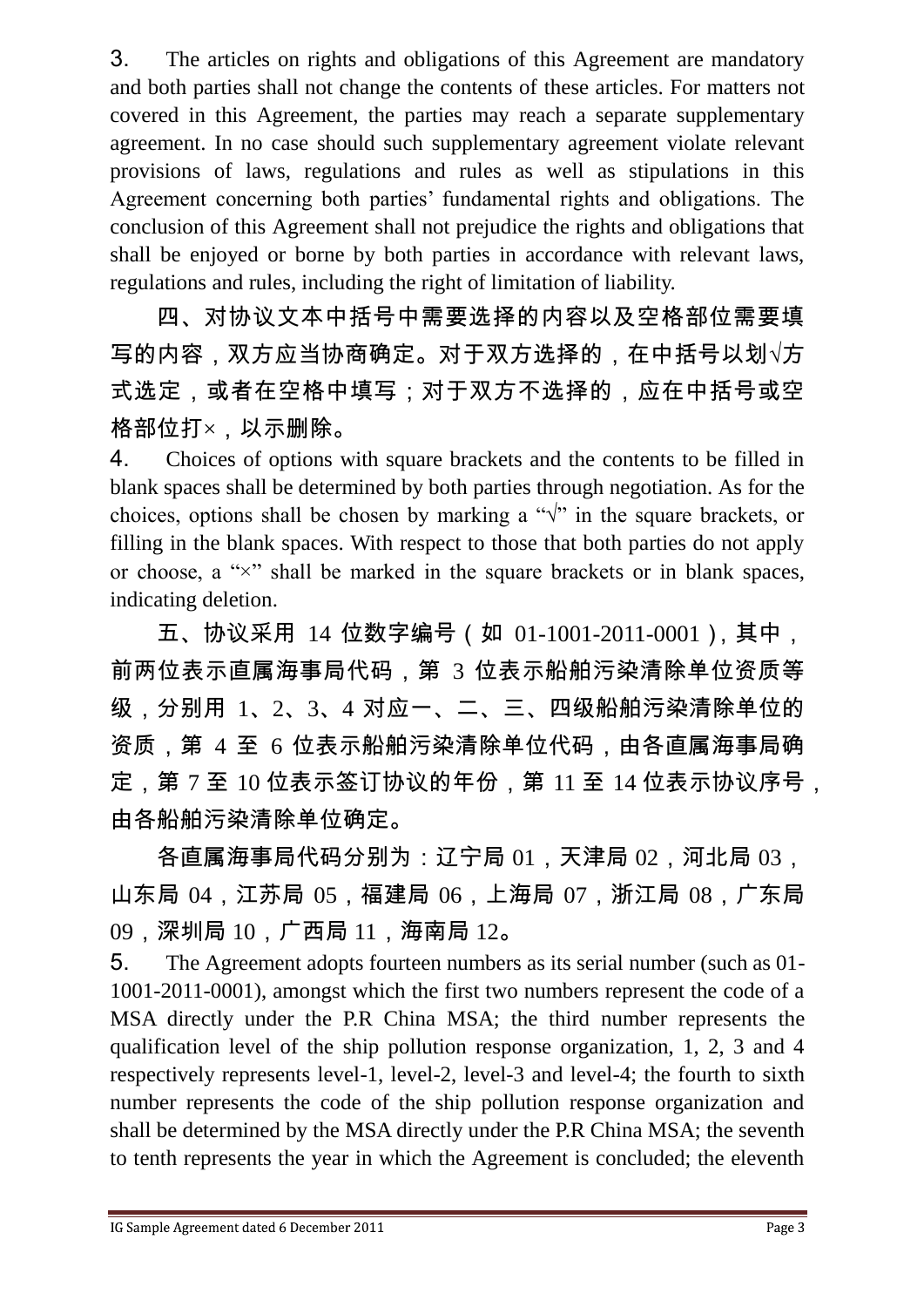to the fourteenth represents the sequence number of the Agreement and shall be determined by the ship pollution response organization.

Codes of MSA directly under the P.R China MSA are as follows: Liaoning MSA: 01, Tianjin MSA: 02, Hebei MSA: 03, Shandong MSA: 04, Jiangsu MSA: 05, Fujian MSA: 06, Shanghai MSA: 07, Zhejiang MSA: 08, Guangdong MSA: 09, Shenzhen MSA: 10, Guangxi MSA: 11, Hainan MSA: 12.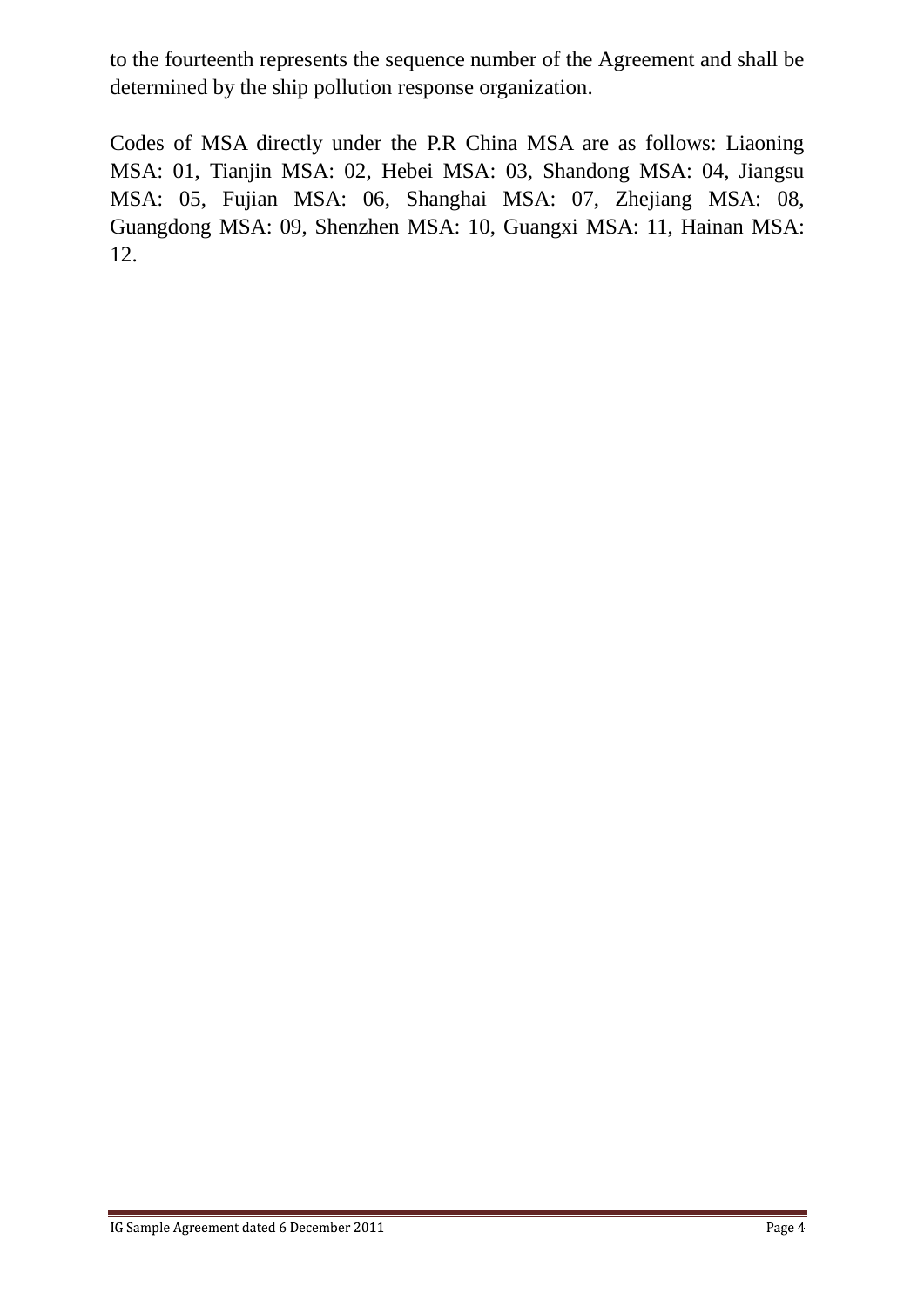# 甲方:

Party A: 住所地: Domicile: 法定代表人: Legal representative: 联系人: Contact person: 通讯地址: Correspondence address: 电话:(24 小时应急电话)传真: Telephone:(24 hour emergency number) Fax: 电子信箱: E-mail:

# 乙方:

Party B: 资质等级及服务区域: Qualification level and service area: 住所地: Domicile: 法定代表人: Legal representative: 联系人: Contact person: 通讯地址: Correspondence address: 电话:(24 应急电话)传真: Telephone:(24 hour emergency number) Fax: 电子信箱: E-mail: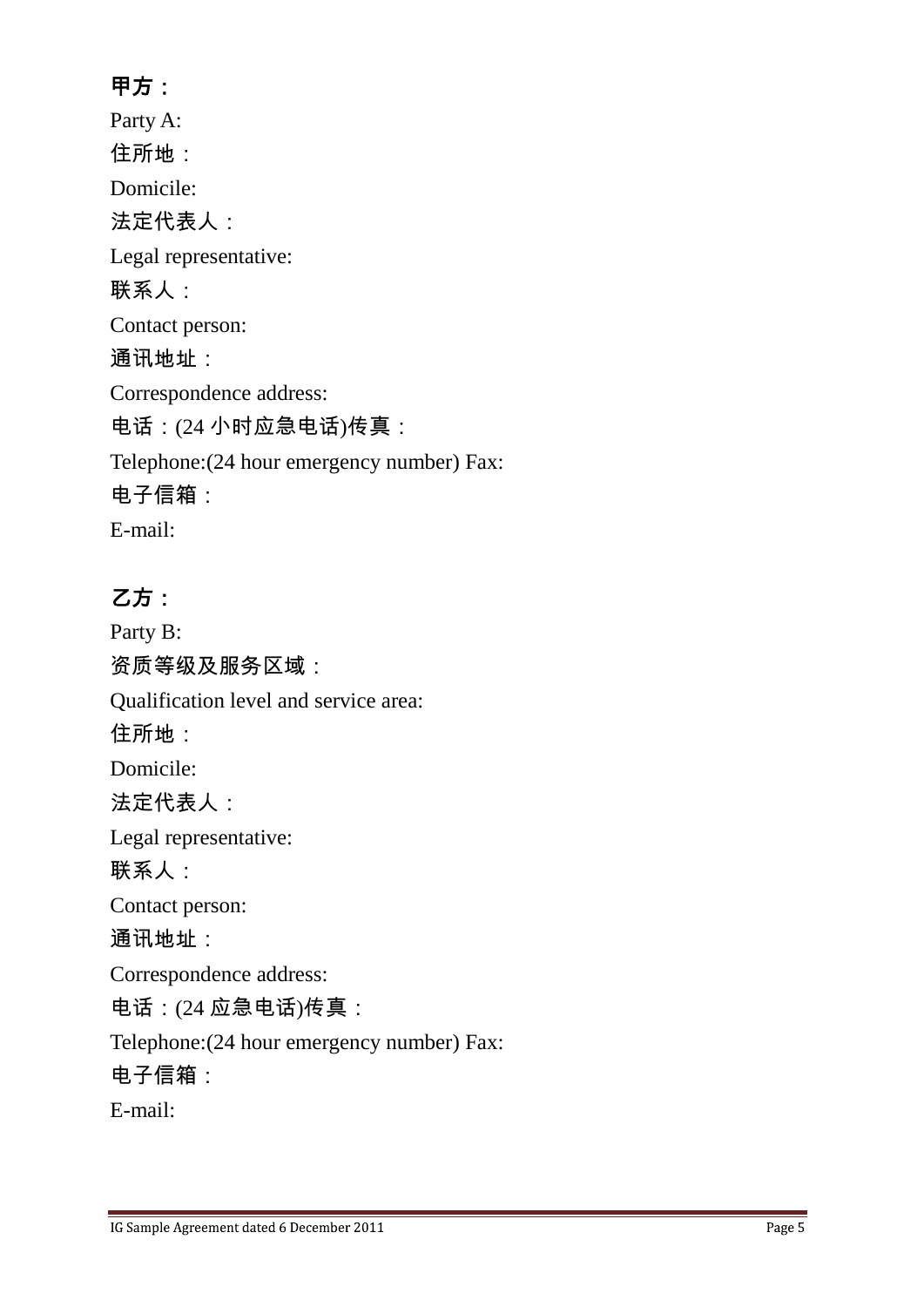根据《中华人民共和国合同法》、《中华人民共和国海洋环境保 护法》、《中华人民共和国防治船舶污染海洋环境管理条例》、《中华 人民共和国船舶污染海洋环境应急防备和应急处置管理规定》、《中 华人民共和国海事局船舶污染清除协议管理制度实施细则》(以下简 称《细则》)等有关法律、法规和规章的规定,甲乙双方经过友好协 商,在真实、充分地表达各自意愿的基础上,达成如下协议,并由 双方共同恪守。

In accordance with relevant provisions of the Contract Law of the People's Republic of China, the Marine Environment Protection Law of the People's Republic of China, the Regulations of the People's Republic of China on Administration of the Prevention and Control of Marine Environment Pollution from Ships (hereinafter referred to as "the Regulations"), the Regulations of the People's Republic of China on Emergency Preparedness and Response on Marine Environment Pollution from Ships (hereinafter referred to as "the Rules") and the Detailed Rules of Maritime Safety Administration of the People's Republic of China on the Implementation of the Administration Regime of Agreement for Ship Pollution Response (hereinafter referred to as "the Detailed Rules") and other laws and regulations, Party A and Party B agree to reach the following agreement after equal consultation and on the basis of truthfully and/or completely expressing respective intentions, and the said agreement shall be abided by both Party A and Party B.

# 第一条甲方的权利义务

### **Article 1 Rights and Obligations of Party A**

1、甲方应当向乙方提供本协议框架下接受服务船舶(以下简称 协议船舶,见附录一)的基本信息,并按照双方约定方式和内容, 在协议船舶进入乙方服务区域前的天内,向乙方提供船舶有关动态 信息。甲方应于天内通过填写《附录三》第一条中的表格提供本条 所要求的动态信息。甲方应当在协议船舶驶离乙方服务区域前小时, 将船舶有关动态信息告知乙方。甲方应当书面确认已收到乙方按照 本协议第二条第二款提供的应急待命相关信息。

1. Party A shall provide Party B with basic information of the ships (hereinafter referred to as "the agreed ships", Appendix I) to receive services under this Agreement, and shall, within …days prior to the agreed ships' entry into Party B's service area, inform Party B of the agreed ships' dynamic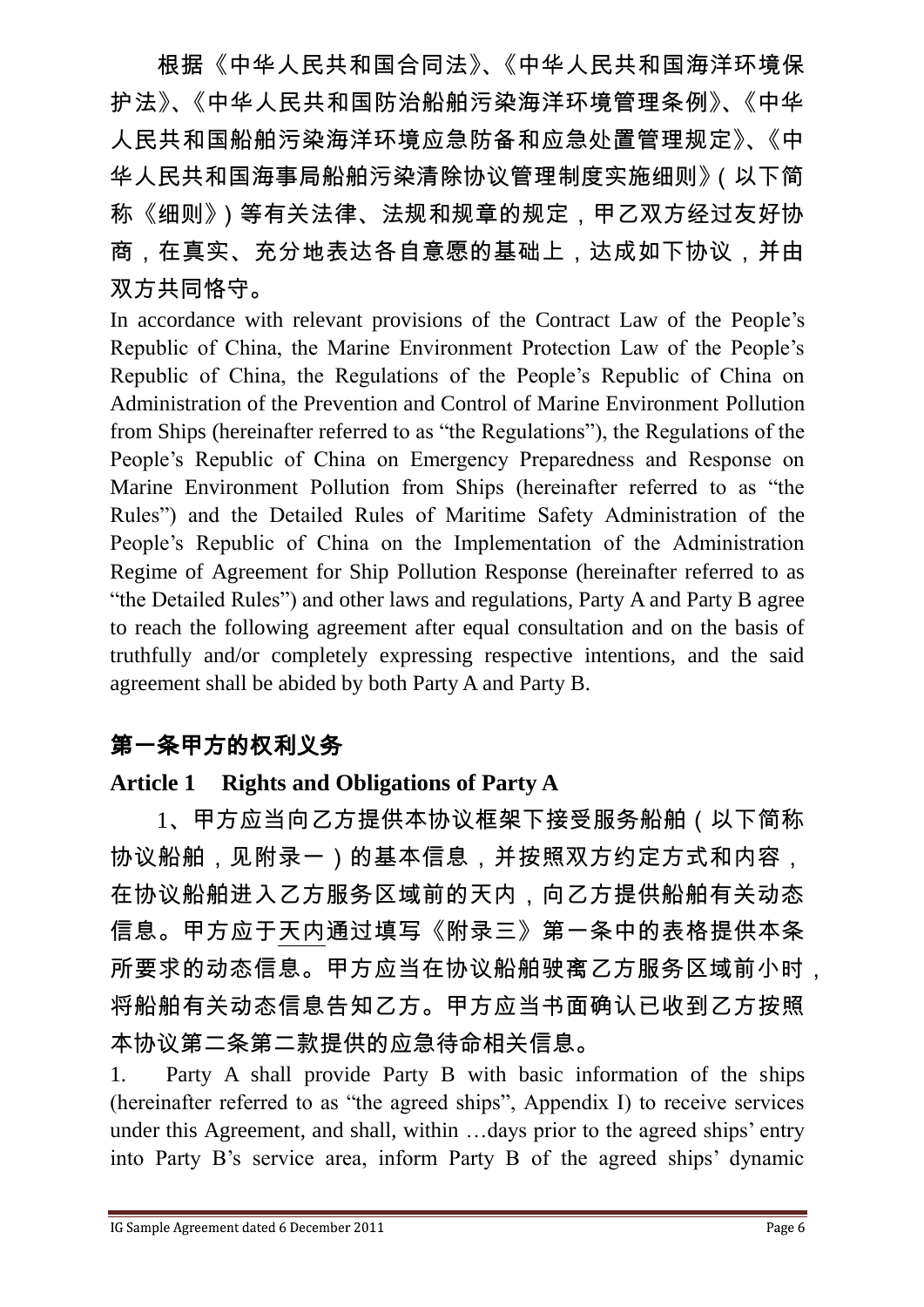information in accordance with the time, way and contents agreed by both parties. Party A shall provide within ….. days the dynamic information required in this Article by completing the boxes in Clause 1 of Appendix III. Party A shall, ….. hours prior to the agreed ships' departure from Party B's service area, inform Party B of the agreed ships' relevant dynamic information. Party A shall confirm in writing the receipt of information on relevant emergency standby provided by Party B in accordance with stipulations of paragraph 2 of Article 2 of this Agreement.

2、甲方应当将本协议副本留存协议船舶上,并确保船上有关人 员熟悉协议内容及乙方制定的污染清除作业方案。

2. Party A shall keep a copy of this Agreement onboard the agreed ships, and make sure that relevant staffs onboard the ships are familiar with the contents of this Agreement and the contents of Pollution Response Operation Plan formulated by Party B.

3、甲方应当配合乙方按照《细则》规定开展船舶污染应急演练。 3. Party A shall cooperate with Party B to carry out ship pollution emergency response exercises as required by the Detailed Rules.

4、甲方应当在协议船舶发生污染事故时,立即通知乙方并组织 开展污染控制和清除行动。甲方应当在行动结束后,配合乙方开展 污染清除行动评估。

4. Party A shall, when a pollution accident happens to the agreed ship, inform Party B immediately and organise to carry out the pollution control and cleanup action. Party A shall, after the termination of such actions, cooperate with Party B to carry out the evaluation on such actions.

# 第二条乙方的权利义务

#### **Article 2 Rights and Obligations of Party B**

1、乙方应当具有海事管理机构批准的资质,并保持相应的应急 清污能力。

1. Party B shall possess relevant qualification approved by Maritime Safety Administration (MSA), and maintains its corresponding capability of pollution response.

2、乙方应当书面确认已收到甲方按照第一条第一款约定提供的 协议船舶的基本信息和动态信息,并按照双方约定的时间、方式和 内容将乙方应急待命的相关信息告知甲方。乙方应根据《附录三》 第二条规定的方式确认收到此信息。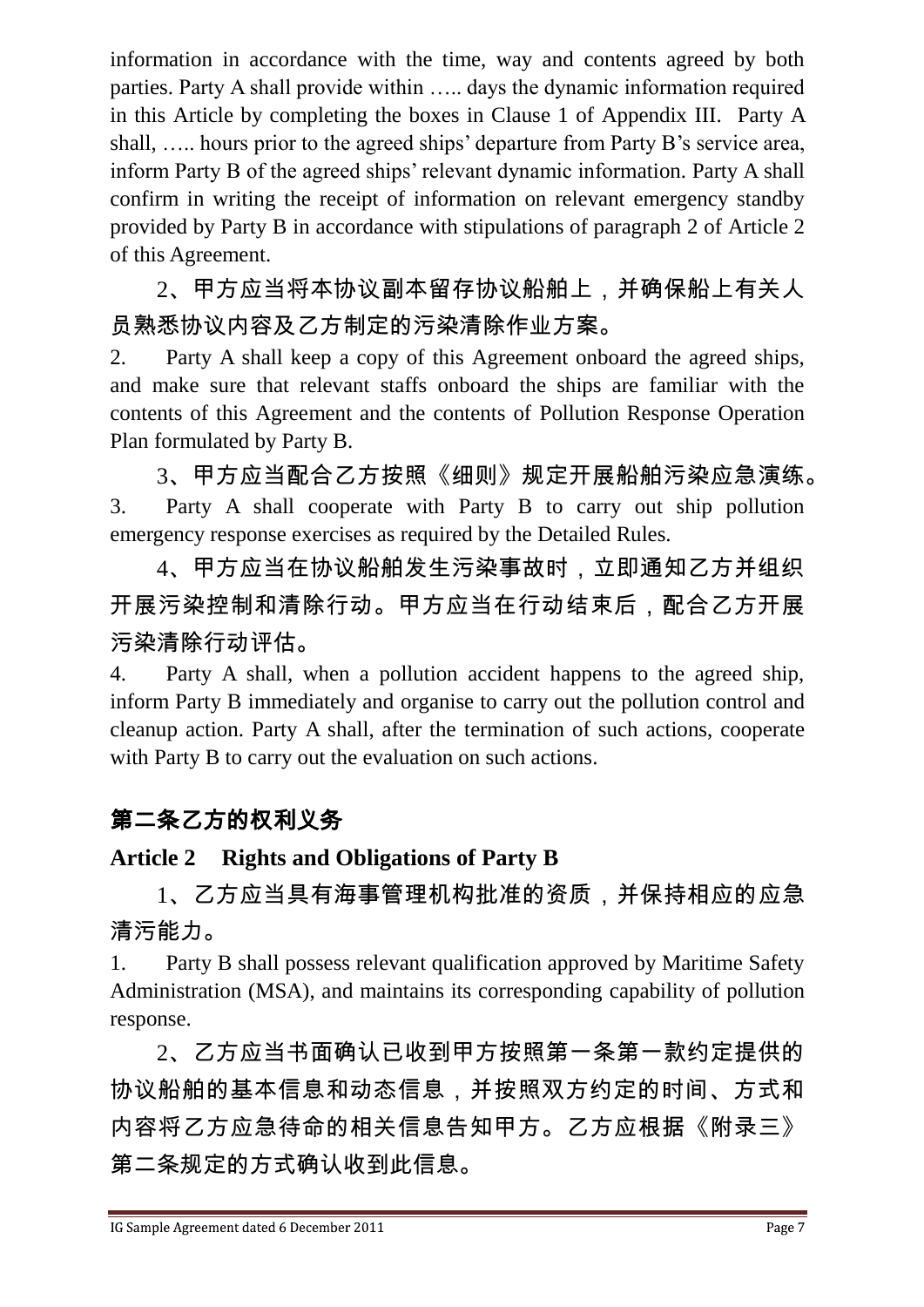2. Party B shall confirm in writing the receipt of the agreed ships' relevant basic information and dynamic information provided by Party A in accordance with stipulation of paragraph 1 of Article 1, and inform Party A of information on relevant emergency standby provided by Party Bin accordance with the time, way, and contents agreed by both parties. Party B shall acknowledge receipt of this information according to the method set out in Clause 2 of Appendix III.

3、乙方应当在接收到协议船舶驶入服务区域的通知后,保证应 急船舶、设备和人员处于待命状态。接到甲方协议船舶驶离服务区 域的通知后,乙方可取消待命。

3. Party B shall, upon receiving the notice concerning the agreed ships' entry into the service area, make sure that the emergency ships, facilities and staffs are standby. After receiving the notice that the agreed ships of Party A have departed from the service area, Party B may cancel such standby status.

4、乙方应当在签订本协议时,将其制定的污染清除作业方案中 英文文本向甲方提供。

4. Party B shall, when concluding this Agreement, provide Party A with a Chinese and/ English version of the Pollution Response Operation Plan formulated by Party B.

5、协议船舶发生污染事故时,乙方应当在甲方的组织下开展污 染控制和清除行动。乙方应当在行动结束后,配合甲方开展污染清 除行动评估。

5. Once a pollution accident happens to the agreed ships, Party B shall, under the command of Party A, carry out pollution control and cleanup actions. and shall, after the completion of the cleanup operation, cooperate with Party A to conduct the evaluation on such actions.

# 第三条费用

### **Article 3 fees and expenses**

1、甲方应按照双方约定的收费标准(见附录二(1))和支付方 式向乙方支付船舶污染清除协议费用,用于应急防备的合理支出。

1. Party A shall pay Party B the ship pollution response agreement fees in accordance the rates (Appendix II.1) and mode of payment agreed by both parties for the purposes of compensating Party B the incurred reasonable cost of emergency preparation.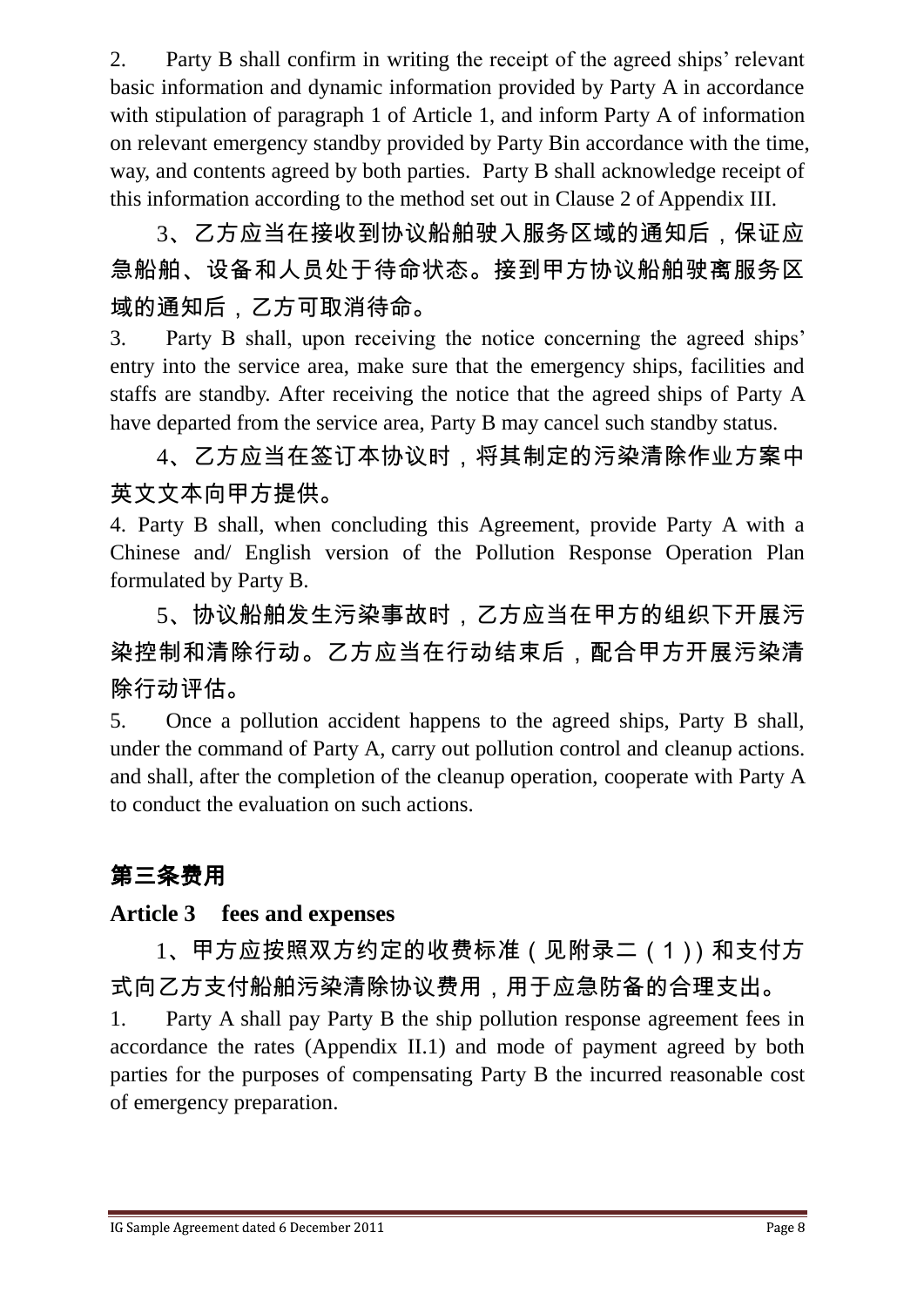2、协议船舶发生污染事故,乙方根据本协议开展污染控制和清 除行动,甲方应当根据附录二(2)的费率向乙方支付实际发生的合 理的污染控制和清除费用。

2. If Party B carries out pollution control and cleanup actions in accordance with this Agreement after a pollution accident happens, Party A shall pay Party B the actual and reasonable expenses incurred in such actions based on the tariff set out in Appendix II.2.

3、为保证污染控制和清除行动顺利进行,如果乙方开展的污染 控制和清除行动超过了 30 个工作日,乙方可以要求甲方就已经开展 的污染控制和清除行动,每隔 30 个工作日向乙方支付一笔临时费用。 临时费用应在乙方向甲方开具临时费用账单后 30 个工作日内汇到乙 方指定账户,并从双方最后结算的污染控制和清除费用中扣除。

3. When a pollution control and cleanup action lasts more than 30 working days, to ensure the smooth performance of the actions by Party B, Party B may demand Party A to pay an interim sum every 30 working days for the actions that has been carried out by Party B. This interim payment shall be remitted to the account appointed by Party B within 30 working days after Party B issues the invoice to Party B and such interim payment should be deducted from the final invoice.

4、在污染控制和清除行动结束后,乙方应向甲方提交已产生的 费用清单和证明这些费用的文件,这些文件应附有支出款项的票据 以及支付给具体人员的凭证。甲方应于 30 个工作日内向乙方支付双 方没有争议部分的费用;对双方存在争议的费用,应乙方要求,甲 方将提供适当的担保,担保形式可以为互保协会的担保函。任何产 生的争议应根据双方在第 8 条中所约定的程序解决。

4. Upon terminating the pollution control and cleanup actions, Party B shall present to Party A a breakdown and preliminary evidence for the expenses incurred, such preliminary invoice shall be fully supported by attaching bills showing money expended or details of payment to personnel. Party A shall within 30 working days pay the undisputed sum and provide an appropriate security for the sum in dispute if required, such security to be in the form of a letter of undertaking from a P&I Club if offered. Any dispute between the parties shall be resolved in accordance with the agreed procedure in Article 8.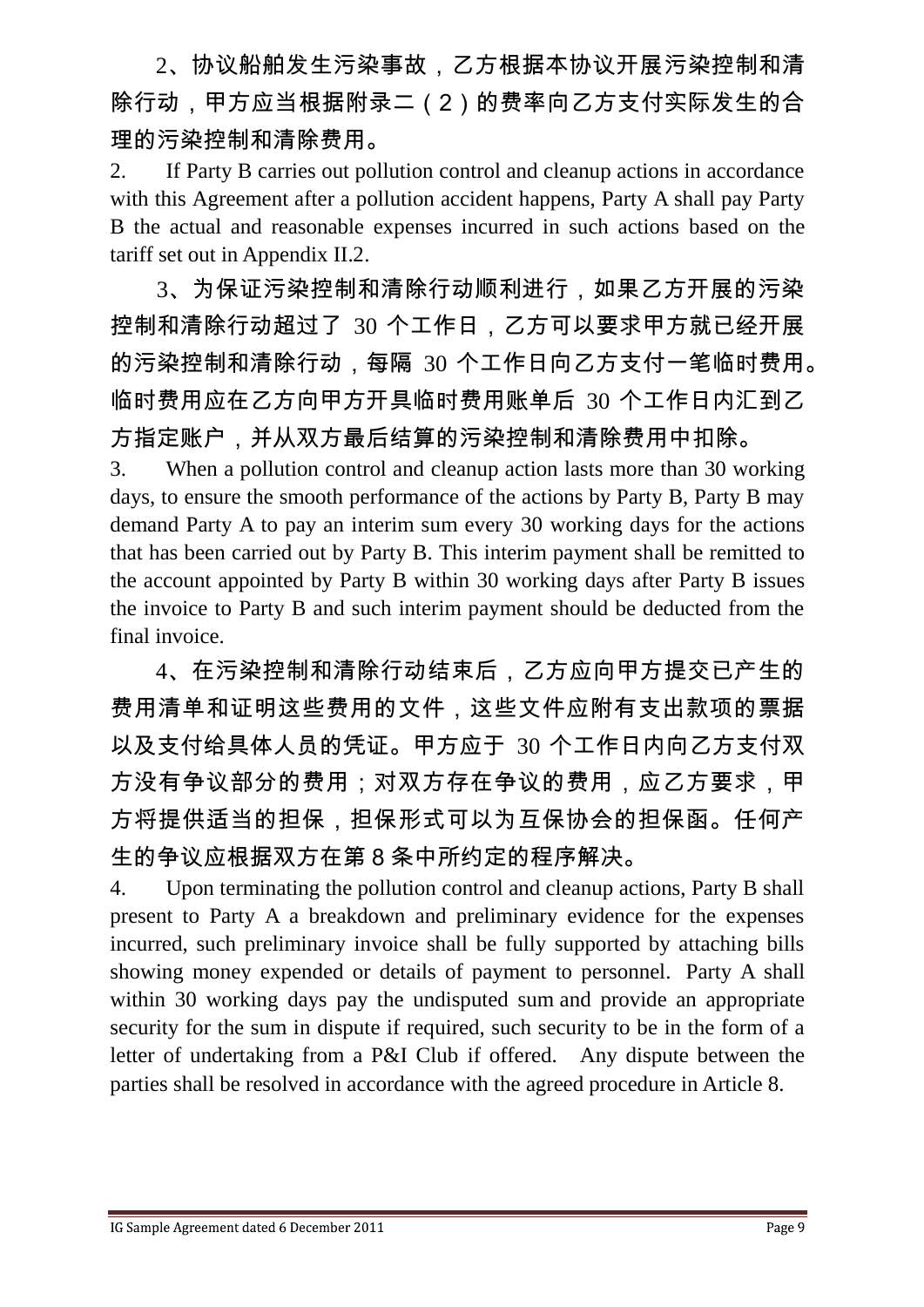# 第四条联络人

#### **Article 4 Contact Person**

1、甲乙双方应当指定联络人,并确保联络人在根据本协议开展 应急防备和应急处置过程中保持联系和沟通。乙方提供的联系电话 应当为应急联系电话,并保持值守状态。

1. Both parties shall make arrangement for their own contact persons, and ensure that such contact persons can keep in touch with each other in the course of the emergency preparedness and response as per this Agreement. The telephone number provided by Party B shall be an emergency number, and the number shall be kept attended.

2、甲乙任何一方需要变更联络人或联系方式的,应当及时书面 通知另一方,在得到对方确认后,方可变更。

2. Where any Party of the two parties needs to change its contact person or the contact person's contact detail, such party shall inform the other party by a written notice in a timely manner and no alteration shall be made until receiving the other party's notice for confirmation.

### 第五条保密义务

#### **Article 5 Confidentiality Obligation**

本协议签订后,无论本协议是否失效、终止,甲乙双方应当负 有保守对方提供的所有资料、信息秘密的义务。除了海事管理机构 等可依法取得该资料、信息的政府主管机关或者双方可以向其各自 保险人披露本协议之外,甲乙双方不得向其它第三方公开资料、信 息内容。

After conclusion of this Agreement, no matter whether this Agreement is in effect or not, or no matter whether this Agreement is terminated, both parties are obliged to keep all the materials and information provided by the other party confidential. Except that both parties may disclose the Agreement to their respective insurers and such government authorities as the MSA may obtain the said materials and information in accordance with law, both parties shall not make in public the contents of such materials and information.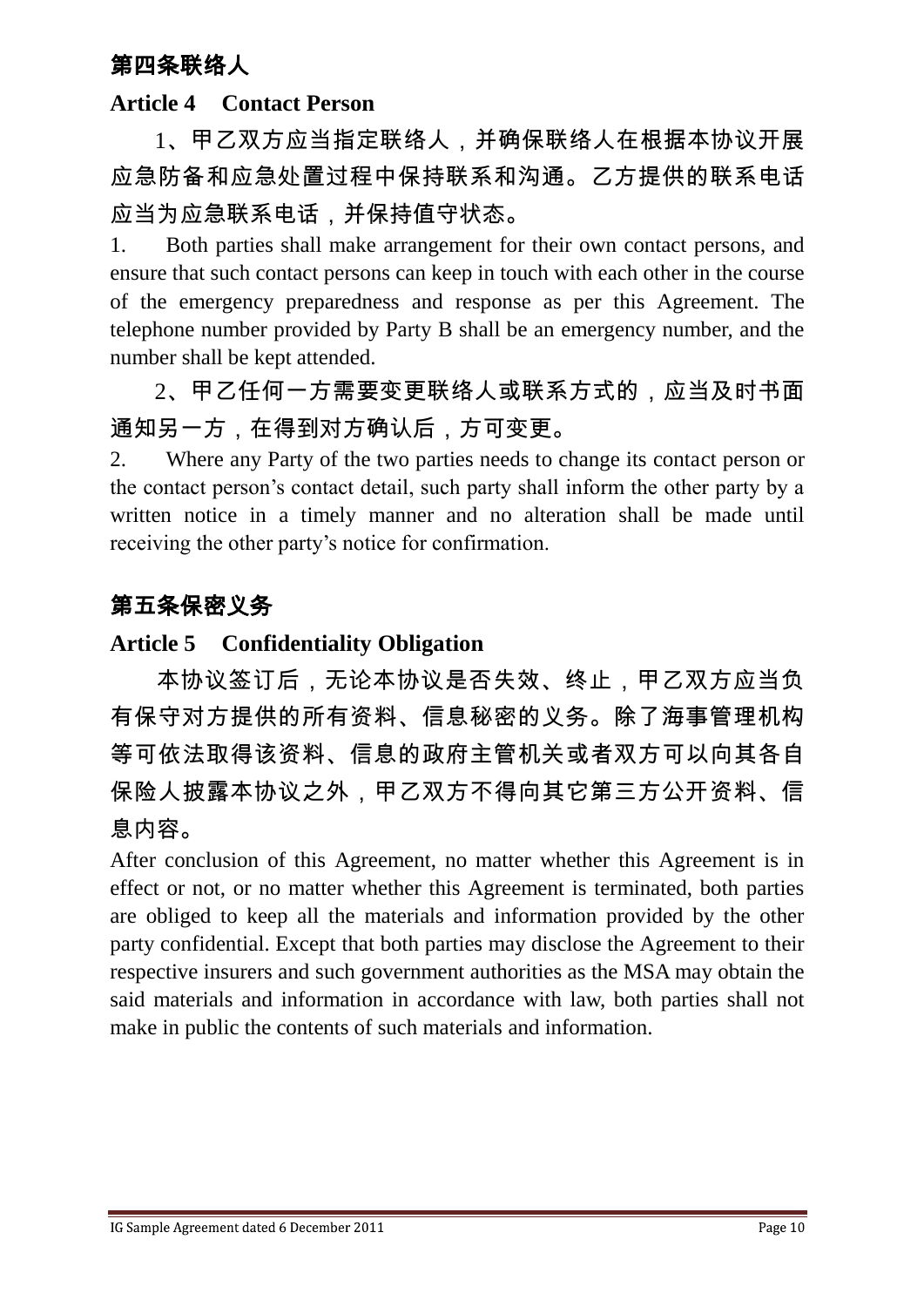# 第六条生效、变更和终止

**Article 6 Entry into Effect, Modification and Termination of Agreement**

1、本协议有效期为:

【】固定期限为年(或月);

【】协议船舶的个航次(每一航次时间另行约定)。

本协议自双方签字盖章后生效。

1. The validity of this Agreement is:

[ ] Fixed term of years (or months);

[ ] voyages of the agreed ships (the time of each voyage shall be determined by separate agreement).

This Agreement shall enter into effect as of signed and stamped by both parties.

2、未发生溢油时的合同终止。甲乙双方如需变更或终止协议, 甲方或乙方应当按照约定方式提前 30 天通知对方,经双方协商一致 后以书面形式确认。但是,协议船舶进入乙方服务区域后,任何一 方不得变更或终止本协议。

应急行动的终止:即使有本合同其他条款的约定,在与海事局 协商后,合同的任何一方都有权在根据本合同通知另一方后随时终 止清污服务。乙方在接到此类通知时应停止提供清污服务或任何与 之有关的活动,并进行必要的遣散活动,而甲方则应该根据第 3.4 条 之规定支付所有未付的费用。

2. Termination of Agreement when not employed during spill

In case Party A or Party B needs to modify or terminate the Agreement, Party A or Party B shall give 30 days' notice to the other party in the agreed way, and such modification or termination shall be confirmed in writing by both parties' consensus intention through negotiation. However, after the agreed ship(s) has (have) entered into the service area of Party B, neither party shall modify or terminate this Agreement.

Termination of Response: Notwithstanding any other term of this Contract, each of the Parties shall be entitled at any time to terminate the spill response services, or any portion thereof, being provided under this Contract by giving notice to the other, after discussion with MSA. Upon such notice being provided, Party B shall cease to provide the spill response services or any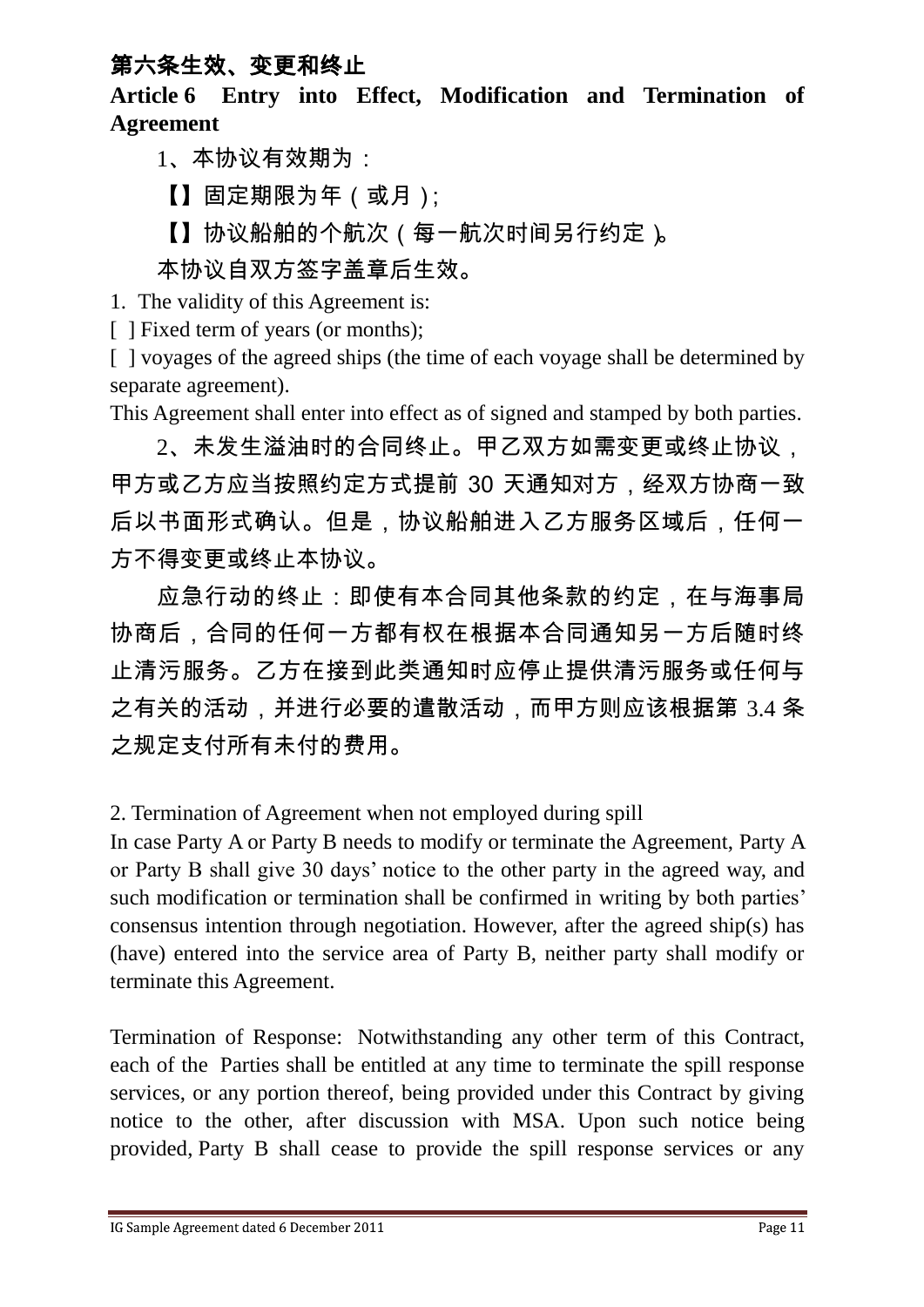portion thereof, and shall carry out any required demobilisation activities, and Party A shall pay all outstanding fees in accordance with Article 3.4.

3、甲乙双方终止本协议,或者因一方违约导致本协议无效的, 应当立即向海事管理机构报告。

保险:甲方保证有投保足够的互助保险以满足本合同下的责任。 乙方应保持为其在本合同下的责任不低于以下保额的保险,并提供 保险详情,包括保单复印件:

一级污染清除单位:人民币 200 万元 二级污染清除单位:人民币 150 万元 三级污染清除单位:人民币 100 万元 四级污染清除单位:人民币 50 万元

3. Where both parties terminate this Agreement, or where this Agreement becomes invalid due to one party's breach of this Agreement, it shall be reported to MSA immediately.

*INSURANCE: Party A warrants that it has adequate P&I insurance to meet its liabilities under the contract. Party B shall maintain insurance to cover its liabilities under the contract for a minimum sum of :*

*Level 1 SPRO: RMB 2,000,000.00 (RMB 2 million)*

*Level 2 SPRO: RMB 1,500,000*

*Level 3 SPRO: RMB 1,000,000*

*Level 4 SPRO: RMB 500,000*

and shall provide details of the insurance policy including a copy of the cover note.

# 第七条违约及侵权责任

### **Article 7 Liability for Breach of Contract and Tort**

1、甲乙任何一方因违反本协议的约定或在履行本协议的过程中 因过错给对方造成损失的,应根据本协议向对方承担违约责任或依 照有关法律的规定向对方承担侵权责任。

1. Where a Party causes any damage or loss to the other Party due to its breach of this Agreement or fault in the course of performing this Agreement, such Party shall, in accordance with this Agreement, bear the liability for breach of contract to the other Party, or be liable to the other Party for infringement of rights in accordance with provisions of relevant laws.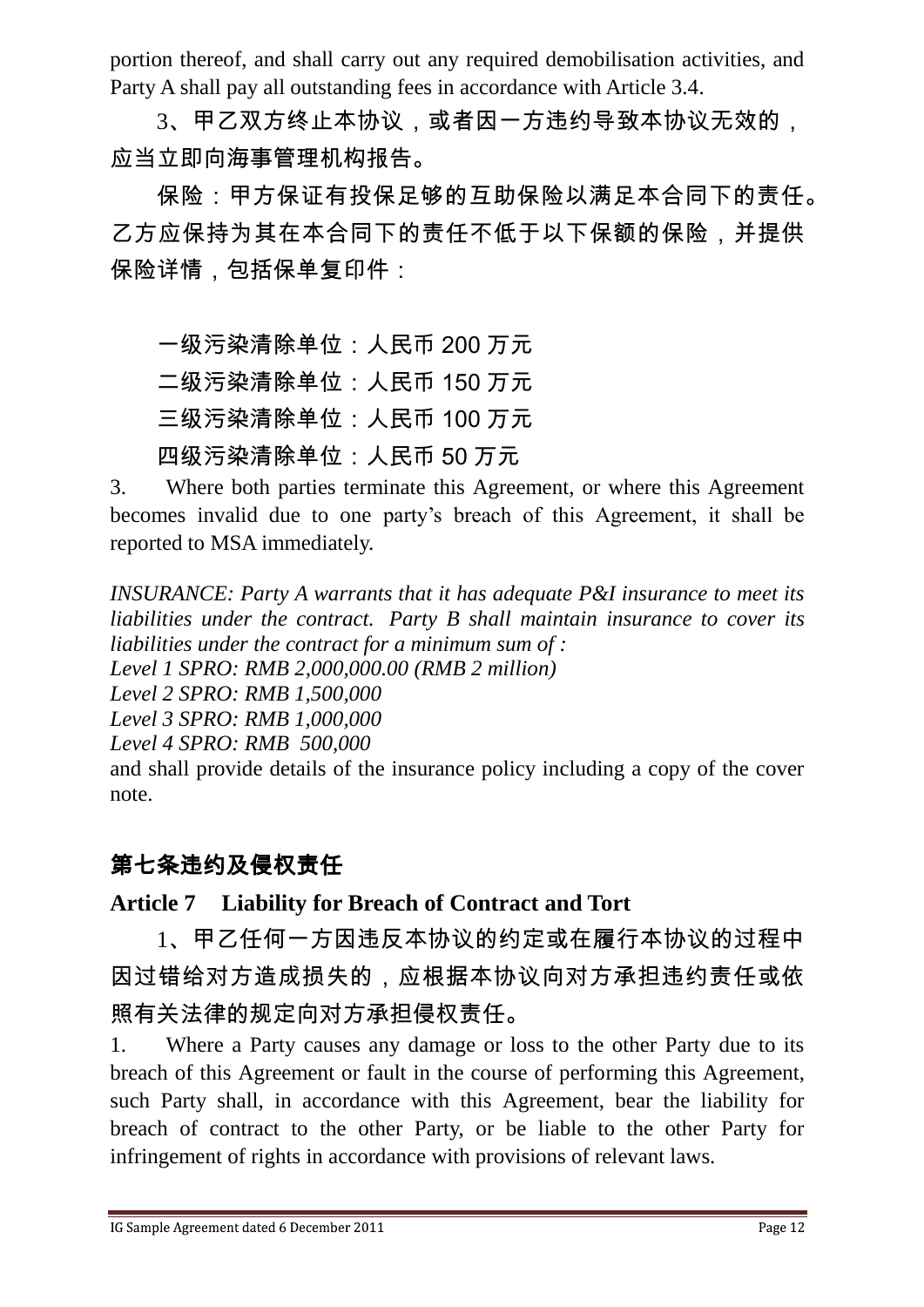2、在履行本协议的过程中,甲乙双方造成第三人损害,或者第 三人造成甲方或乙方损害的,应当依照有关法律的规定承担相应的 责任。

2. Where Party A or Party B causes any damage or loss to a third party due to performance of this Agreement, or where a third party causes any damage or loss to Party A or Party B, the party concerned shall bear corresponding liability in accordance with provisions of relevant laws.

3、甲方或者乙方因执行船舶污染事故应急指挥机构或者海事管 理机构的指令或要求而未能履行或未能完全履行本协议约定的义务 的,可免除其承担违约责任,但是,对于乙方根据本协议已经履行 的污染控制和清除行动的部分,甲方应当根据第三条的约定支付污 染控制和清除费用。

3. Where Party A or Party B fails to perform or completely perform the obligations under this Agreement due to executing the orders or requirements of Ship Pollution Accident Emergency Commanding Organ or MSA, such party may be exempted from undertaking the liability for breach of contract. However, Party A shall, in accordance with the stipulation of Article 3 of this Agreement, pay Party B the expenses incurred for pollution control and cleanup actions that Party B has actually conducted in accordance with this Agreement.

# 第八条适用法律及管辖

#### **Article 8 Applicable Law and Jurisdiction**

1、本协议及其项下争议适用中华人民共和国法律。

1. Laws of the People's Republic of China shall be applied to this Agreement and disputes arising from this Agreement.

2、双方对本协议及其项下的争议,由双方协商解决;协商不成 的,按照下述方式解决:

【】申请海事管理机构调解;

【】提交中国海事仲裁委员会,按照申请仲裁时该会现行有效的 仲裁规则在(地点)进行仲裁;

【x】依法向中华人民共和国有管辖权的法院起诉。

2. Any and all disputes arising from this Agreement shall be solved through both parties' mutual negotiation; where no resolution is reached after negotiation, such dispute shall be resolved in accordance with the following: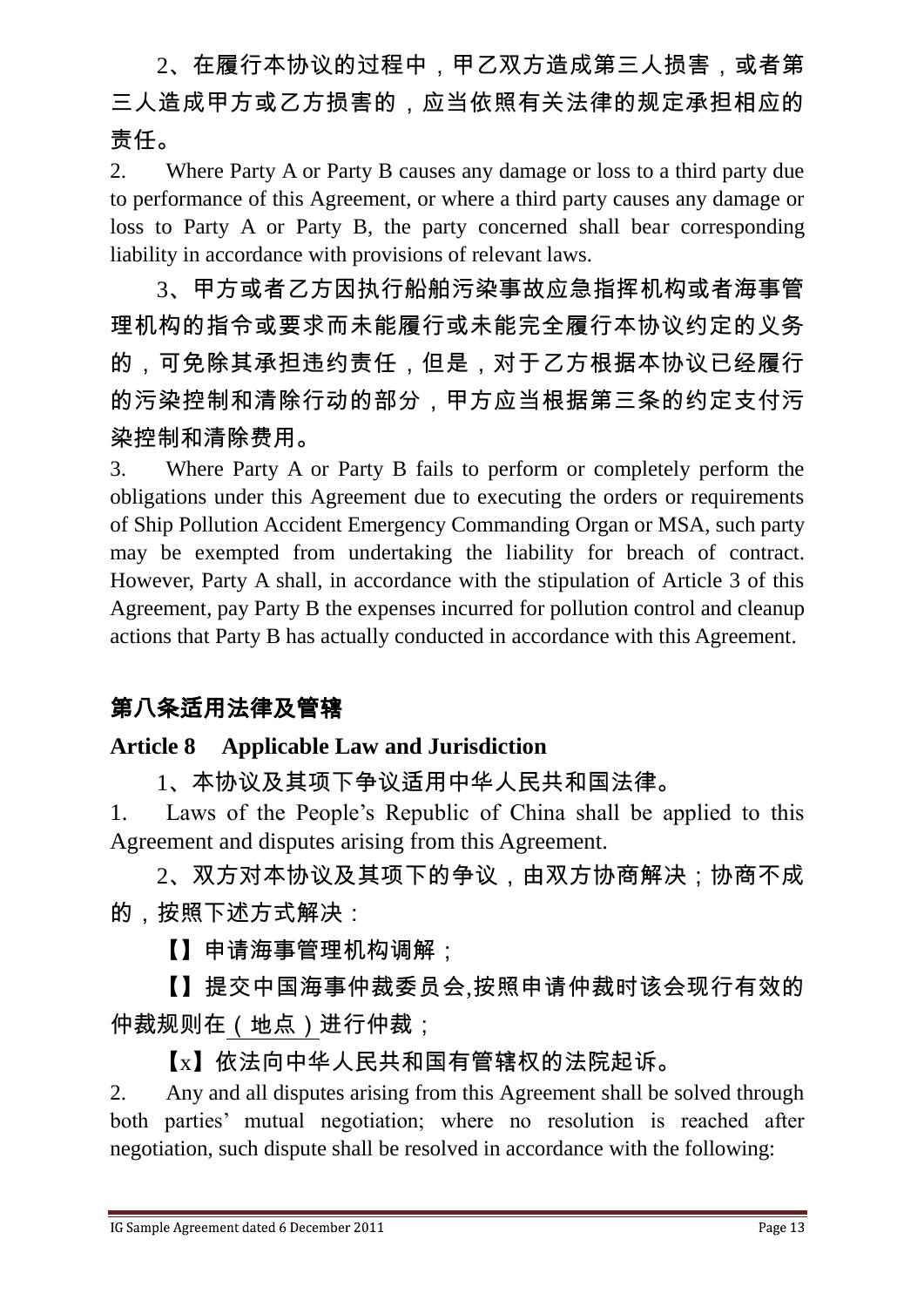[ ] Submit such dispute to MSA for mediation;

[ ] Submit such dispute to the China Maritime Arbitration Commission for arbitrating at (location) in accordance with the arbitration rules effective at the time of arbitration;

[x] Bring an action before a court in the People's Republic of China that has jurisdiction.

第九条本协议未尽事项,由双方约定后签订补充协议(见附录三)。 **Article 9** With respect to matters not covered in this Agreement, both parties may conclude a supplementary agreement. (Appendix III)

### 第十条协议份数

#### **Article 10 Copy of this Agreement**

本协议正本一式份,具有同等法律效力,甲方持份,乙方持份, 一份由乙方及时提交当地港口的海事管理机构以保证船舶进港、作 业或离港不延迟。

This original Agreement is in ; each copy bears the same legal effect. Party A holds copy (copies), Party B holds copy (copies), and a copy of the agreement shall be submitted by Party B to the local MSA at the port in such a timely fashion that the vessel's entry, operation or departure will not be delayed.

甲方(盖章):

Party A (seal): 法定代表人/委托代理人(签名):

Legal representative/Entrusted representative: (signature)

年月日

Date:

乙方(盖章):

Party B (seal):

法定代表人/委托代理人(签名):

Legal representative/Entrusted representative: (signature)

年月日

Date: